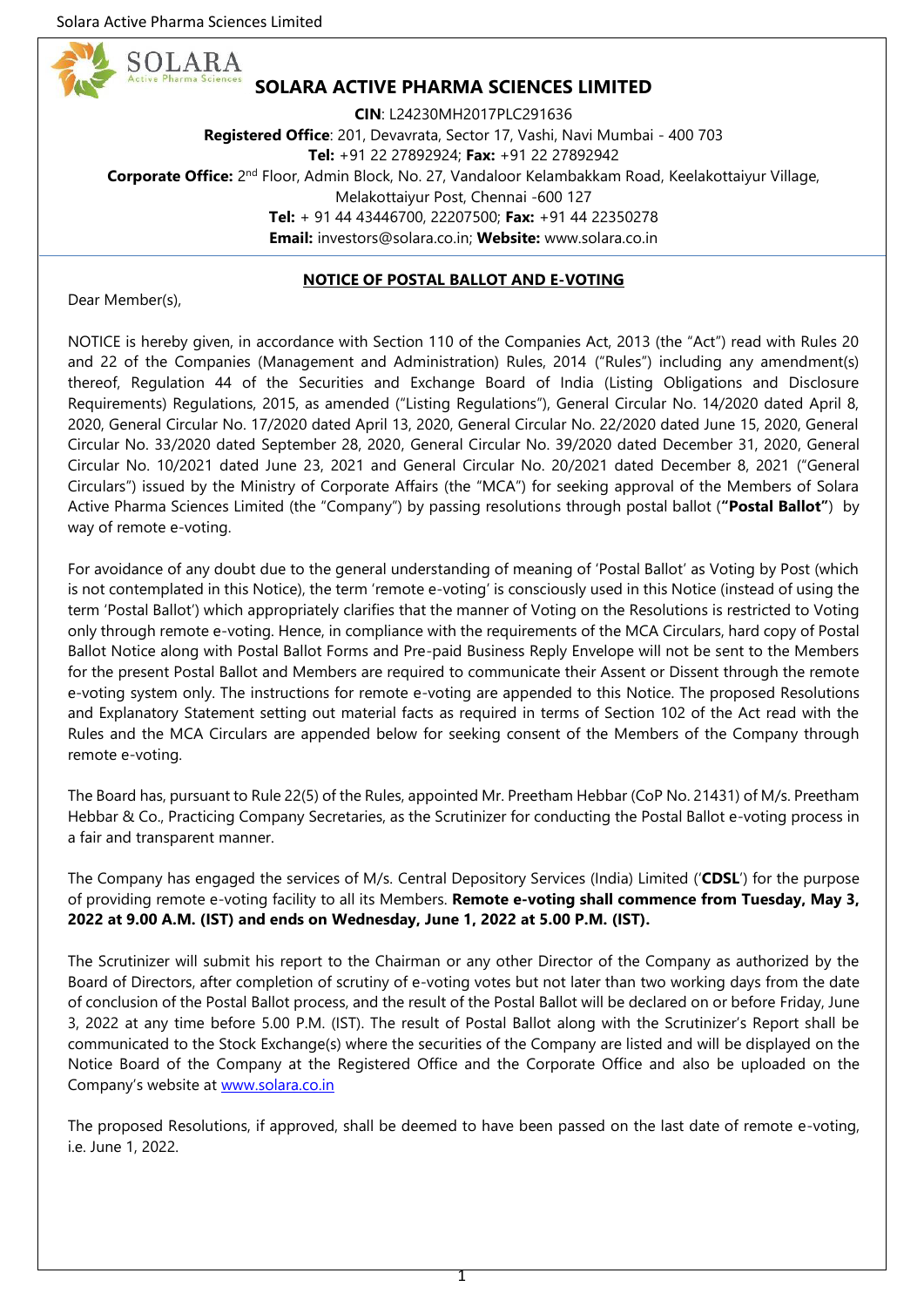## **RESOLUTION PUT THROUGH POSTAL BALLOT**

## **Item No.1 - Appointment of Mr. S. Hariharan (DIN: 05297969) as an Executive Director & Chief Financial Officer**

## **To consider, and if thought fit, to pass the following resolution with or without modification as a special resolution:**

RESOLVED that pursuant to the provisions of Sections 152, 160 and other applicable provisions, if any, of the Companies Act, 2013 and the Rules made thereunder (the "Act") and applicable provisions of the Securities and Exchange Board of India (Listing Obligations and Disclosure Requirements) Regulations, 2015 ('Listing Regulations') (including any statutory modification(s) or re-enactment(s) thereof to the Act and the Listing Regulations), Mr. S. Hariharan (DIN: 05297969), who was appointed as an Additional Director (Executive Director) of the Company effective March 9, 2022 and in respect of whom the Company has received a notice in writing from a member proposing his candidature for the office of Director pursuant to Section 160 of the Companies Act, 2013, be and is hereby appointed as a Director of the Company, liable to retire by rotation.

RESOLVED FURTHER that in accordance with the provisions of Sections 196, 197, 198 and 203 read with Schedule V and other applicable provisions, if any, of the Companies Act, 2013 ("the Act") read with Rules framed thereunder and the Securities & Exchange Board of India (Listing Obligations and Disclosure Requirements) Regulations, 2015 ('Listing Regulations') (including any statutory modification(s) or re-enactment thereof to the Act and Listing Regulations and pursuant to the Articles of Association of the Company, consent of the Members be and is hereby accorded for the appointment of Mr. S. Hariharan as Executive Director & Chief Financial Officer of the Company, liable to retire by rotation, for a period of three years effective from March 9, 2022 on such terms of employment as agreed between the Company and Mr. S. Hariharan and set out in the Explanatory Statement annexed to the notice.

RESOLVED FURTHER that in terms of the applicable provisions and Schedule V of the Companies Act, 2013, where in any financial year during the tenure of Mr. S. Hariharan, the Company has no profits, or its profits are inadequate, the Company shall pay the remuneration as specified in the explanatory statement to this Notice, as the minimum remuneration.

RESOLVED FURTHER that any Director or Company Secretary of the Company be and are hereby severally authorized to do all such acts, deeds, matters, things and sign and file all such papers, documents, forms and writings as may be necessary and incidental to the aforesaid resolution.

## **Item No.2 - Appointment of Mr. Jitesh Devendra (DIN: 06469234) as a Managing Director**

## **To consider, and if thought fit, to pass the following resolution with or without modification as a special resolution:**

RESOLVED that pursuant to the provisions of Sections 152, 160 and other applicable provisions, if any, of the Companies Act, 2013 and the Rules made thereunder (the "Act") and applicable provisions of the Securities and Exchange Board of India (Listing Obligations and Disclosure Requirements) Regulations, 2015 ('Listing Regulations') (including any statutory modification(s) or re-enactment(s) thereof to the Act and the Listing Regulations), Mr. Jitesh Devendra (DIN: 06469234), who was appointed as an Additional Director (Managing Director) of the Company effective April 29, 2022 and in respect of whom the Company has received a notice in writing from a member proposing his candidature for the office of Director pursuant to Section 160 of the Companies Act, 2013, be and is hereby appointed as a Director of the Company, liable to retire by rotation.

RESOLVED FURTHER that in accordance with the provisions of Sections 196, 197, 198 and 203 read with Schedule V and other applicable provisions, if any, of the Companies Act, 2013 ("the Act") read with Rules framed thereunder and the Securities & Exchange Board of India (Listing Obligations and Disclosure Requirements) Regulations, 2015 ('Listing Regulations') (including any statutory modification(s) or re-enactment thereof to the Act and Listing Regulations and pursuant to the Articles of Association of the Company, consent of the Members be and is hereby accorded for the appointment of Mr. Jitesh Devendra as Managing Director of the Company, liable to retire by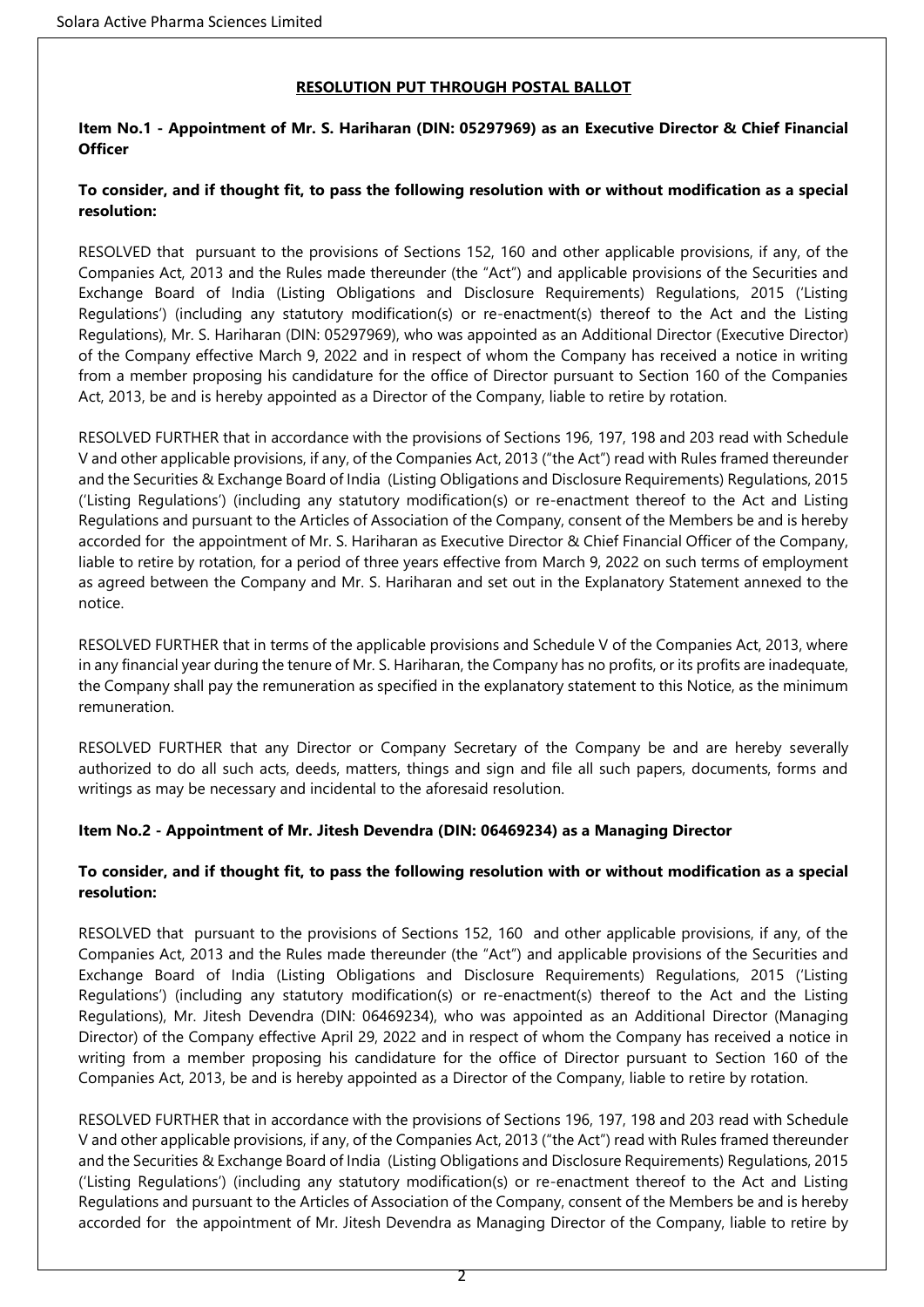rotation, for a period of three years effective from April 29, 2022 on such terms of employment as agreed between the Company and Mr. Jitesh Devendra and set out in the Explanatory Statement annexed to the notice.

RESOLVED FURTHER that in terms of the applicable provisions and Schedule V of the Companies Act, 2013, where in any financial year during the tenure of Mr. Jitesh Devendra, the Company has no profits, or its profits are inadequate, the Company shall pay the remuneration as specified in the explanatory statement to this Notice, as the minimum remuneration.

RESOLVED FURTHER that any Director or Company Secretary of the Company be and are hereby severally authorized to do all such acts, deeds, matters, things and sign and file all such papers, documents, forms and writings as may be necessary and incidental to the aforesaid resolution.

## **Item No. 3. Change in designation and appointment of Mr. Rajender Rao Juvvadi (DIN: 00083540) from Executive Director and Vice Chairman to Managing Director & Chief Executive Officer for the period from March 1, 2022 till April 28, 2022**

## **To consider, and if thought fit, to pass the following resolution with or without modification as an Ordinary Resolution:**

RESOLVED that in accordance with the provisions of Sections 196 and 203 read with Part I of Schedule V and other applicable provisions, if any, of the Companies Act, 2013 ("the Act") read with Rules framed thereunder and the Securities & Exchange Board of India (Listing Obligations and Disclosure Requirements) Regulations, 2015 ('Listing Regulations') (including any statutory modification(s) or re-enactment thereof to the Act and Listing Regulations and pursuant to the Articles of Association of the Company, consent of the Members be and is hereby accorded for change in designation and appointment of Mr. Rajender Rao Juvvadi (DIN: 00083540) as Managing Director & Chief Executive Officer of the Company for the period from March 1, 2022 till April 28, 2022.

RESOLVED FURTHER that any Director or Company Secretary of the Company be and are hereby severally authorized to do all such acts, deeds, matters, things and sign and file all such papers, documents, forms and writings as may be necessary and incidental to the aforesaid resolution.

> **By Order of the Board For Solara Active Pharma Sciences Limited**

**Place: Chennai S. Murali Krishna Date: April 29, 2022 Company Secretary**

### **Notes:**

- 1. The Explanatory Statement as required under Section 102 of the Companies Act, 2013 is annexed hereto.
- 2. The Notice, together with the documents accompanying the same, is being sent to all the members by email whose names appear in the Register of Members/ list of Beneficial Owners as received from the National Securities Depository Services Limited (NSDL)/ Central Depository Services (India) Limited (CDSL) or Registrar and Share Transfer Agent ('Cameo') as at Friday, April 22, 2022 ("**Cut-off date**"). The Notice will be displayed on the website of the Company [\(www.solara.co.in](http://www.solara.co.in/) ) and of CDSL [\(www.evotingindia.com\)](http://www.evotingindia.com/).
- 3. The Members of the Company whose names appear in the Register of Members/List of Beneficial Owners as received from Depositories i.e., NSDL/CDSL as on Cut-off date (including those Members who may not have received this Postal Ballot Notice due to non-registration of the e-mail ID with the Company/Depositories), shall be entitled to vote in relation to the resolution specified in this Postal Ballot Notice. **A person who is not a member as on the Cut-off date should treat this Notice for information purpose only.**
- 4. If any Member, who has registered the email address and not received Postal Ballot notice and login details for remote e-voting, may write to **Company at** [Investors@solara.co.in](mailto:Investors@solara.co.in) **/RTA at** [Investor@cameoindia.com](mailto:Investor@cameoindia.com) from the registered the email address to receive the same.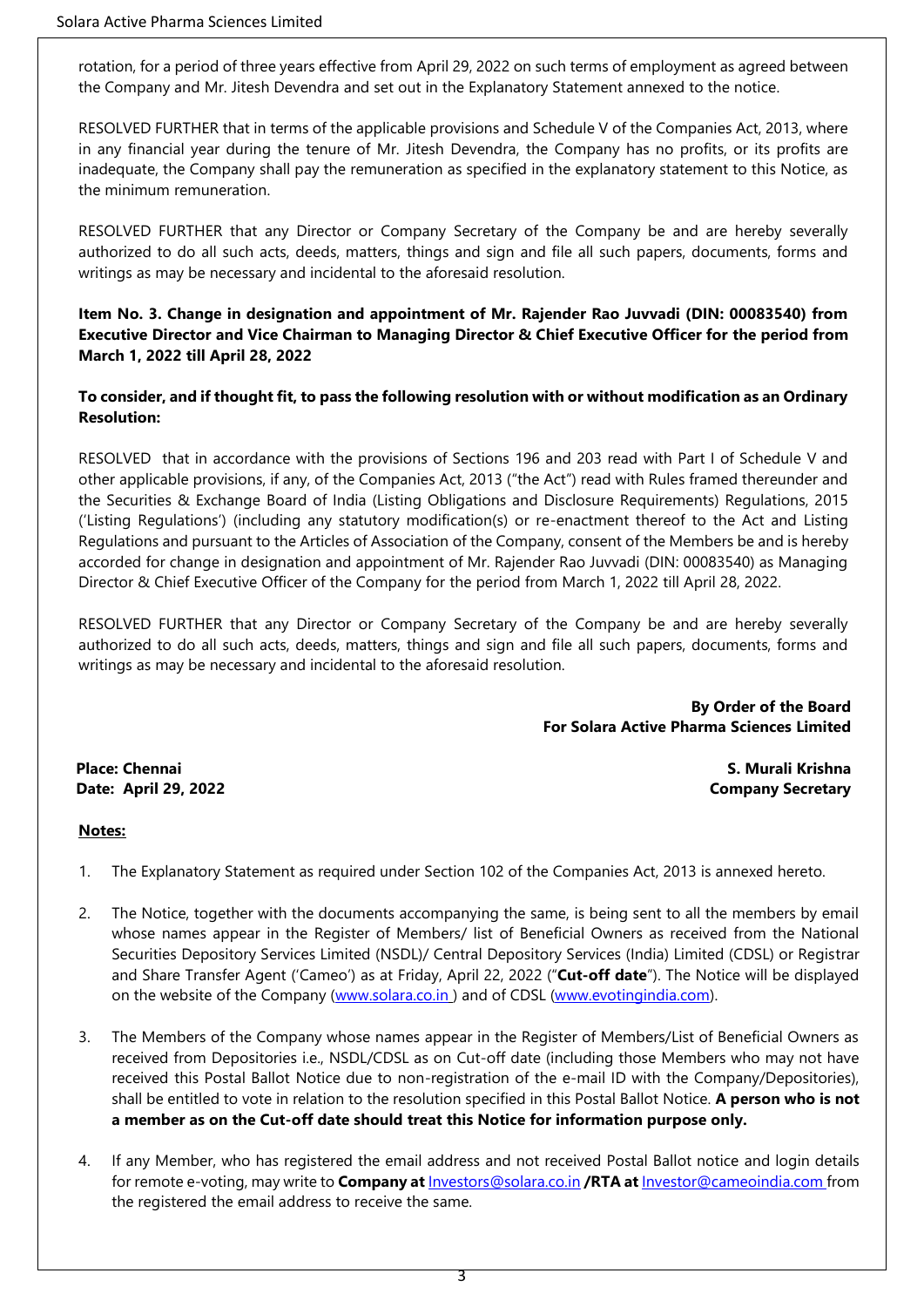- 5. In terms of Sections 108, 110 and other applicable provisions of the Act, as amended, read together with the Rules, MCA Circulars and in compliance with Regulation 44 of the Securities and Exchange Board of India (Listing Obligations and Disclosure Requirements) Regulations, 2015 as amended from time to time ('Listing Regulations'), the Company is pleased to offer remote e-voting facility to all the Members of the Company as on **Cut-off date**. The Company has appointed CDSL for facilitating remote e-voting to enable the Members to cast their votes electronically.
- 6. The hard copy of this Postal Ballot Notice along with Postal Ballot forms and pre-paid business envelope will not be sent to the Members for the Postal Ballot in accordance with the requirements specified under the MCA Circulars. Accordingly, the communication of the assent or dissent of the Members would take place through the remote e-voting system only.

## **THE INTRUCTIONS OF SHAREHOLDERS FOR REMOTE E-VOTING ARE AS UNDER:**

- (i) The voting period begins on Tuesday, May 3, 2022 and ends on Wednesday, June 1, 2022. During this period shareholders' of the Company, holding shares either in physical form or in dematerialized form, as on the cut-off date (record date) of Friday, April 22, 2022 may cast their vote electronically. The e-voting module shall be disabled by CDSL for voting thereafter.
- (ii) Pursuant to SEBI Circular No. **SEBI/HO/CFD/CMD/CIR/P/2020/242 dated 09.12.2020,** under Regulation 44 of Securities and Exchange Board of India (Listing Obligations and Disclosure Requirements) Regulations, 2015, listed entities are required to provide remote e-voting facility to its shareholders, in respect of all shareholders' resolutions. However, it has been observed that the participation by the public non-institutional shareholders/retail shareholders is at a negligible level.

Currently, there are multiple e-voting service providers (ESPs) providing e-voting facility to listed entities in India. This necessitates registration on various ESPs and maintenance of multiple user IDs and passwords by the shareholders. In order to increase the efficiency of the voting process, pursuant to a public consultation, it has been decided to enable e-voting to **all the individual demat account holders**, **by way of a single login credential, through their demat accounts/ websites of Depositories/ Depository Participants**. Demat account holders would be able to cast their vote without having to register again with the ESPs, thereby, not only facilitating seamless authentication but also enhancing ease and convenience of participating in e-voting process.

(iii) In terms of **SEBI circular no. SEBI/HO/CFD/CMD/CIR/P/2020/242 dated December 9, 2020** on e-Voting facility provided by Listed Companies, Individual shareholders holding securities in demat mode are allowed to vote through their demat account maintained with Depositories and Depository Participants. Shareholders are advised to update their mobile number and email Id in their demat accounts in order to access e-Voting facility.

Pursuant to abovesaid SEBI Circular**,** Login method for e-Voting **for Individual shareholders holding securities in Demat mode** is given below:

| <b>Type</b><br>of          | <b>Login Method</b>                                                                                                                                                                                                                                                                                                                                                                                                                                                                                                                                                                                                                     |  |  |  |
|----------------------------|-----------------------------------------------------------------------------------------------------------------------------------------------------------------------------------------------------------------------------------------------------------------------------------------------------------------------------------------------------------------------------------------------------------------------------------------------------------------------------------------------------------------------------------------------------------------------------------------------------------------------------------------|--|--|--|
| <b>shareholders</b>        |                                                                                                                                                                                                                                                                                                                                                                                                                                                                                                                                                                                                                                         |  |  |  |
| Individual<br>Shareholders | Users who have opted for CDSL Easi / Easiest facility, can login through their existing user id<br>and password. Option will be made available to reach e-Voting page without any further                                                                                                                                                                                                                                                                                                                                                                                                                                               |  |  |  |
| holding<br>securities in   | authentication. The URL for users<br>login to Easi /<br>to<br>Easiest<br>are<br>https://web.cdslindia.com/myeasi/home/login or visit www.cdslindia.com and click on Login                                                                                                                                                                                                                                                                                                                                                                                                                                                               |  |  |  |
| Demat mode<br>with CDSL    | icon and select New System Myeasi.<br>After successful login the Easi / Easiest user will be able to see the e-Voting option for eligible<br>companies where the evoting is in progress as per the information provided by company. On<br>clicking the evoting option, the user will be able to see e-Voting page of the e-Voting service<br>provider for casting your vote during the remote e-Voting period. Additionally, there is also<br>links provided to access the system of all e-Voting Service Providers i.e.<br>CDSL/NSDL/KARVY/LINKINTIME, so that the user can visit the e-Voting service providers'<br>website directly. |  |  |  |
|                            | If the user is not registered for Easi/Easiest, option to register is available at<br>https://web.cdslindia.com/myeasi/Registration/EasiRegistration<br>Alternatively, the user can directly access e-Voting page by providing Demat Account<br>Number and PAN No. from a e-Voting link available on www.cdslindia.com home page. The                                                                                                                                                                                                                                                                                                   |  |  |  |
|                            | system will authenticate the user by sending OTP on registered Mobile & Email as recorded                                                                                                                                                                                                                                                                                                                                                                                                                                                                                                                                               |  |  |  |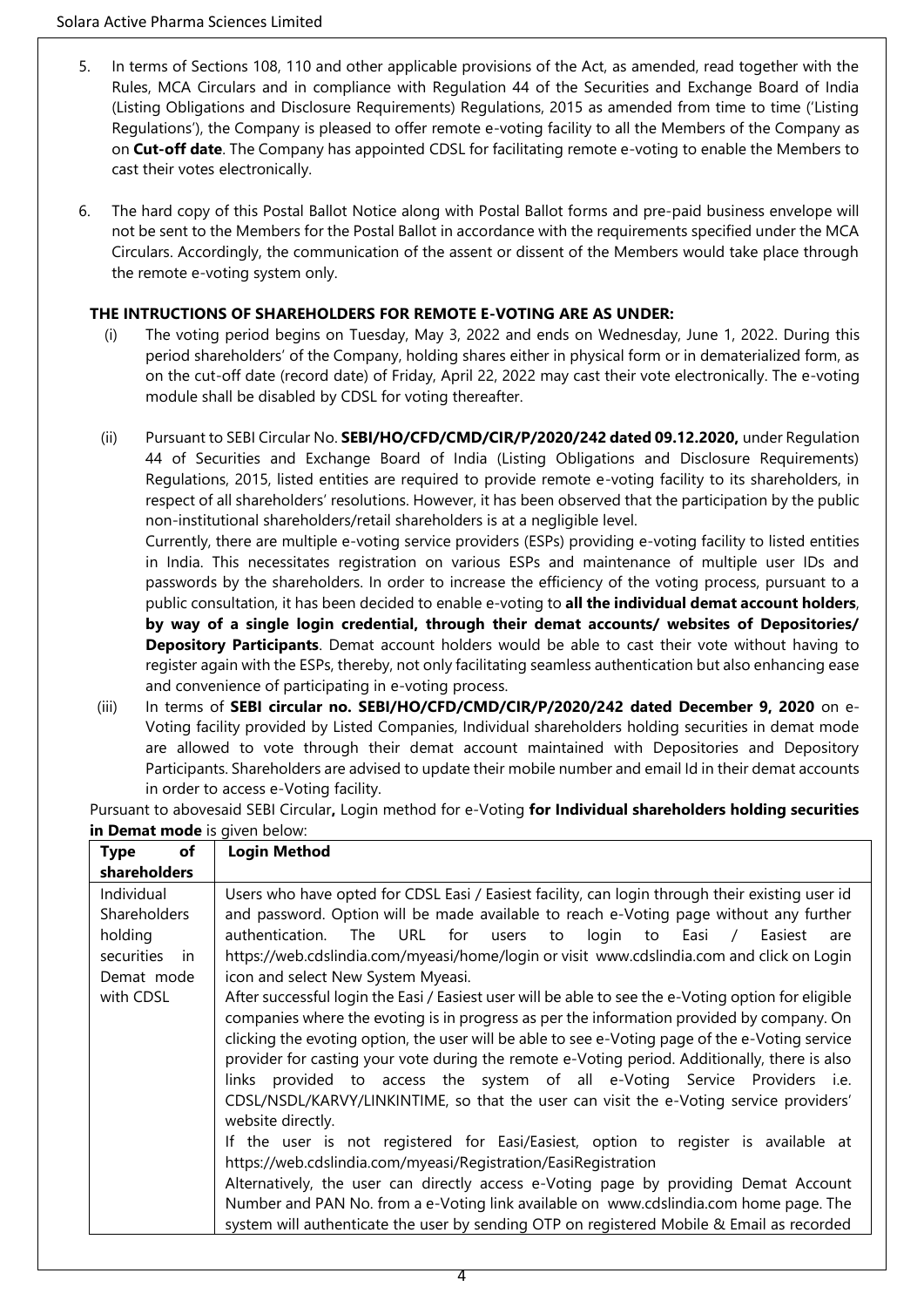|                                                                                                                                          | in the Demat Account. After successful authentication, user will be able to see the e-Voting<br>option where the evoting is in progress and also able to directly access the system of all e-<br>Voting Service Providers.                                                                                                                                                                                                                                                                                                                                                                                                                                                                                                                                                                                                                                                                                                                                                                                                                                            |  |  |
|------------------------------------------------------------------------------------------------------------------------------------------|-----------------------------------------------------------------------------------------------------------------------------------------------------------------------------------------------------------------------------------------------------------------------------------------------------------------------------------------------------------------------------------------------------------------------------------------------------------------------------------------------------------------------------------------------------------------------------------------------------------------------------------------------------------------------------------------------------------------------------------------------------------------------------------------------------------------------------------------------------------------------------------------------------------------------------------------------------------------------------------------------------------------------------------------------------------------------|--|--|
| Individual<br>Shareholders<br>holding<br>securities<br>in<br>demat mode<br>with NSDL                                                     | If you are already registered for NSDL IDeAS facility, please visit the e-Services website of<br>NSDL. Open web browser by typing the following URL: https://eservices.nsdl.com either on<br>a Personal Computer or on a mobile. Once the home page of e-Services is launched, click on<br>the "Beneficial Owner" icon under "Login" which is available under 'IDeAS' section. A new<br>screen will open. You will have to enter your User ID and Password. After successful<br>authentication, you will be able to see e-Voting services. Click on "Access to e-Voting" under<br>e-Voting services and you will be able to see e-Voting page. Click on company name or e-<br>Voting service provider name and you will be re-directed to e-Voting service provider<br>website for casting your vote during the remote e-Voting period.                                                                                                                                                                                                                               |  |  |
|                                                                                                                                          | If the user is not registered for IDeAS e-Services, option to register is available at<br>Select "Register Online for IDeAS "Portal or click<br>https://eservices.nsdl.com.<br>at<br>https://eservices.nsdl.com/SecureWeb/IdeasDirectReg.jsp<br>Visit the e-Voting website of NSDL. Open web browser by typing the following URL:<br>https://www.evoting.nsdl.com/ either on a Personal Computer or on a mobile. Once the<br>home page of e-Voting system is launched, click on the icon "Login" which is available under<br>'Shareholder/Member' section. A new screen will open. You will have to enter your User ID<br>(i.e. your sixteen digit demat account number hold with NSDL), Password/OTP and a<br>Verification Code as shown on the screen. After successful authentication, you will be<br>redirected to NSDL Depository site wherein you can see e-Voting page. Click on company<br>name or e-Voting service provider name and you will be redirected to e-Voting service<br>provider website for casting your vote during the remote e-Voting period. |  |  |
| Individual<br>Shareholders<br>(holding<br>securities<br><i>in</i><br>demat mode)<br>login through<br>their<br>Depository<br>Participants | You can also login using the login credentials of your demat account through your<br>Depository Participant registered with NSDL/CDSL for e-Voting facility. After Successful<br>login, you will be able to see e-Voting option. Once you click on e-Voting option, you will be<br>redirected to NSDL/CDSL Depository site after successful authentication, wherein you can<br>see e-Voting feature. Click on company name or e-Voting service provider name and you will<br>be redirected to e-Voting service provider website for casting your vote during the remote<br>e-Voting period.                                                                                                                                                                                                                                                                                                                                                                                                                                                                           |  |  |

**Important note:** Members who are unable to retrieve User ID/ Password are advised to use Forget User ID and Forget Password option available at abovementioned website.

## **Helpdesk for Individual Shareholders holding securities in demat mode for any technical issues related to login through Depository i.e. CDSL and NSDL**

| Login type                         |              |         | <b>Helpdesk details</b>                           |  |
|------------------------------------|--------------|---------|---------------------------------------------------|--|
| Individual                         | Shareholders | holding | Members facing any technical issue in login can   |  |
| securities in Demat mode with CDSL |              |         | contact CDSL helpdesk by sending a request at     |  |
|                                    |              |         | helpdesk.evoting@cdslindia.comor contact at       |  |
|                                    |              |         | 022-23058738 and 22-23058542-43.                  |  |
| Individual                         | Shareholders | holding | Members facing any technical issue in login can   |  |
| securities in Demat mode with NSDL |              |         | contact NSDL helpdesk by sending a request at     |  |
|                                    |              |         | evoting@nsdl.co.in or call at toll free no.: 1800 |  |
|                                    |              |         | 1020 990 and 1800 22 44 30                        |  |

- (iv) Login method for e-Voting for **shareholders other than individual shareholders holding in Demat form & physical shareholders.**
	- 1) The shareholders should log on to the e-voting website [www.evotingindia.com.](http://www.evotingindia.com/)
	- 2) Click on "Shareholders" module.
	- 3) Now enter your User ID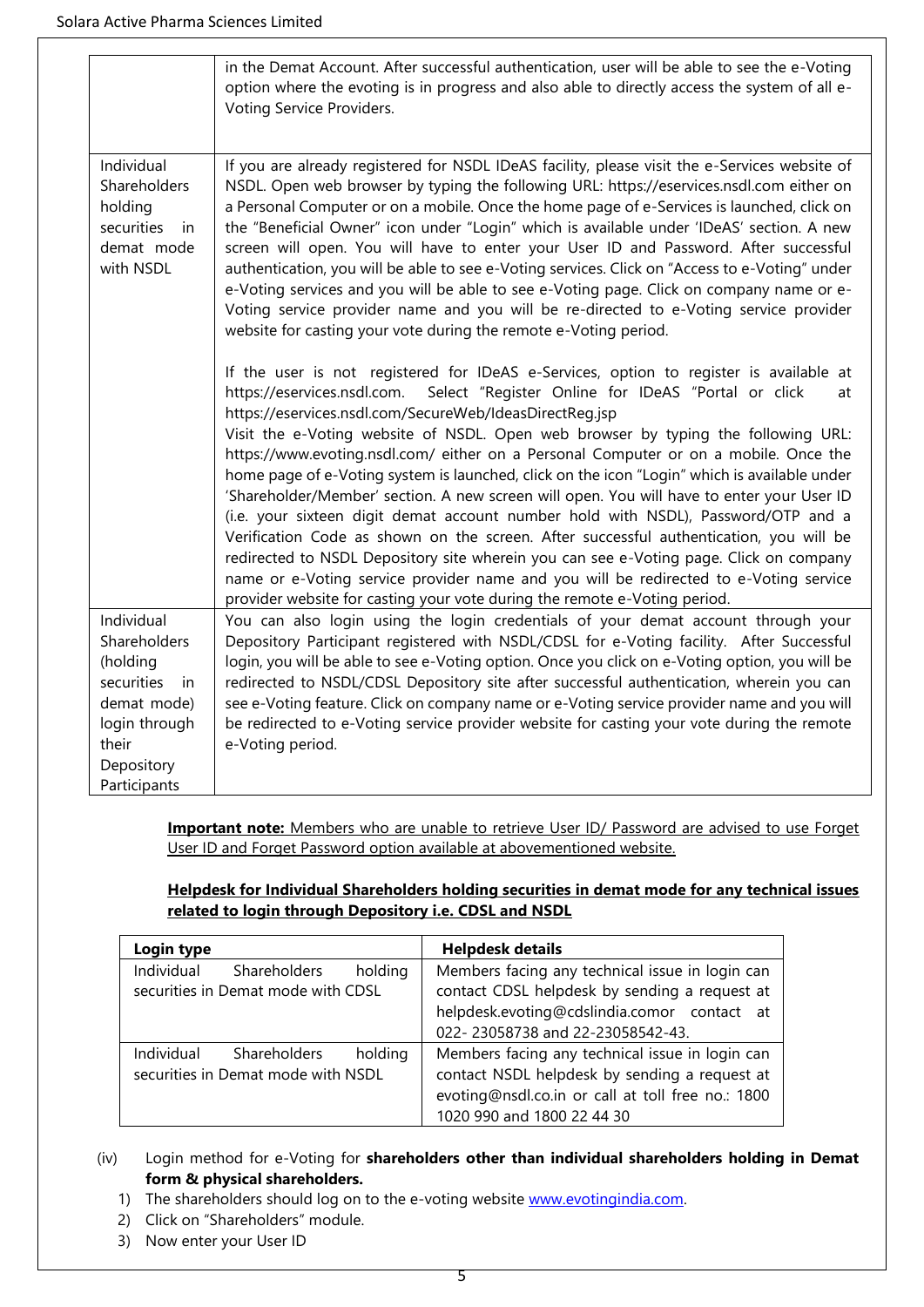- a. For CDSL: 16 digits beneficiary ID,
- b. For NSDL: 8 Character DP ID followed by 8 Digits Client ID,
- c. Shareholders holding shares in Physical Form should enter Folio Number registered with the Company.
- 4) Next enter the Image Verification as displayed and Click on Login.
- 5) If you are holding shares in demat form and had logged on to [www.evotingindia.com](http://www.evotingindia.com/) and voted on an earlier e-voting of any company, then your existing password is to be used.
- 6) If you are a first-time user follow the steps given below:

|                                                              | For Shareholders holding shares in Demat Form other than individual and<br><b>Physical Form</b>                                                                                                                                                                                                                                                       |
|--------------------------------------------------------------|-------------------------------------------------------------------------------------------------------------------------------------------------------------------------------------------------------------------------------------------------------------------------------------------------------------------------------------------------------|
| <b>PAN</b>                                                   | Enter your 10 digit alpha-numeric *PAN issued by Income Tax Department<br>(Applicable for both demat shareholders as well as physical shareholders)                                                                                                                                                                                                   |
|                                                              | Shareholders who have not updated their PAN with the Company/Depository<br>Participant are requested to use the sequence number sent by Company/RTA or<br>contact Company/RTA.                                                                                                                                                                        |
| Dividend<br><b>Bank Details</b><br>OR Date of<br>Birth (DOB) | Enter the Dividend Bank Details or Date of Birth (in dd/mm/yyyy format) as<br>recorded in your demat account or in the company records in order to login.<br>If both the details are not recorded with the depository or company, please enter<br>the member id / folio number in the Dividend Bank details field as mentioned in<br>instruction (v). |

- (v) After entering these details appropriately, click on "SUBMIT" tab.
- (vi) Shareholders holding shares in physical form will then directly reach the Company selection screen. However, shareholders holding shares in demat form will now reach 'Password Creation' menu wherein they are required to mandatorily enter their login password in the new password field. Kindly note that this password is to be also used by the demat holders for voting for resolutions of any other company on which they are eligible to vote, provided that company opts for e-voting through CDSL platform. It is strongly recommended not to share your password with any other person and take utmost care to keep your password confidential.
- (vii) For shareholders holding shares in physical form, the details can be used only for e-voting on the resolutions contained in this Notice.
- (viii) Click on the EVSN for the relevant **Solara Active Pharma Sciences Limited** on which you choose to vote.
- (ix) On the voting page, you will see "RESOLUTION DESCRIPTION" and against the same the option "YES/NO" for voting. Select the option YES or NO as desired. The option YES implies that you assent to the Resolution and option NO implies that you dissent to the Resolution.
- (x) Click on the "RESOLUTIONS FILE LINK" if you wish to view the entire Resolution details.
- (xi) After selecting the resolution, you have decided to vote on, click on "SUBMIT". A confirmation box will be displayed. If you wish to confirm your vote, click on "OK", else to change your vote, click on "CANCEL" and accordingly modify your vote.
- (xii) Once you "CONFIRM" your vote on the resolution, you will not be allowed to modify your vote.
- (xiii) You can also take a print of the votes cast by clicking on "Click here to print" option on the Voting page.
- (xiv) If a demat account holder has forgotten the login password then Enter the User ID and the image verification code and click on Forgot Password & enter the details as prompted by the system.
- (xv) **Facility for Non – Individual Shareholders and Custodians –Remote Voting**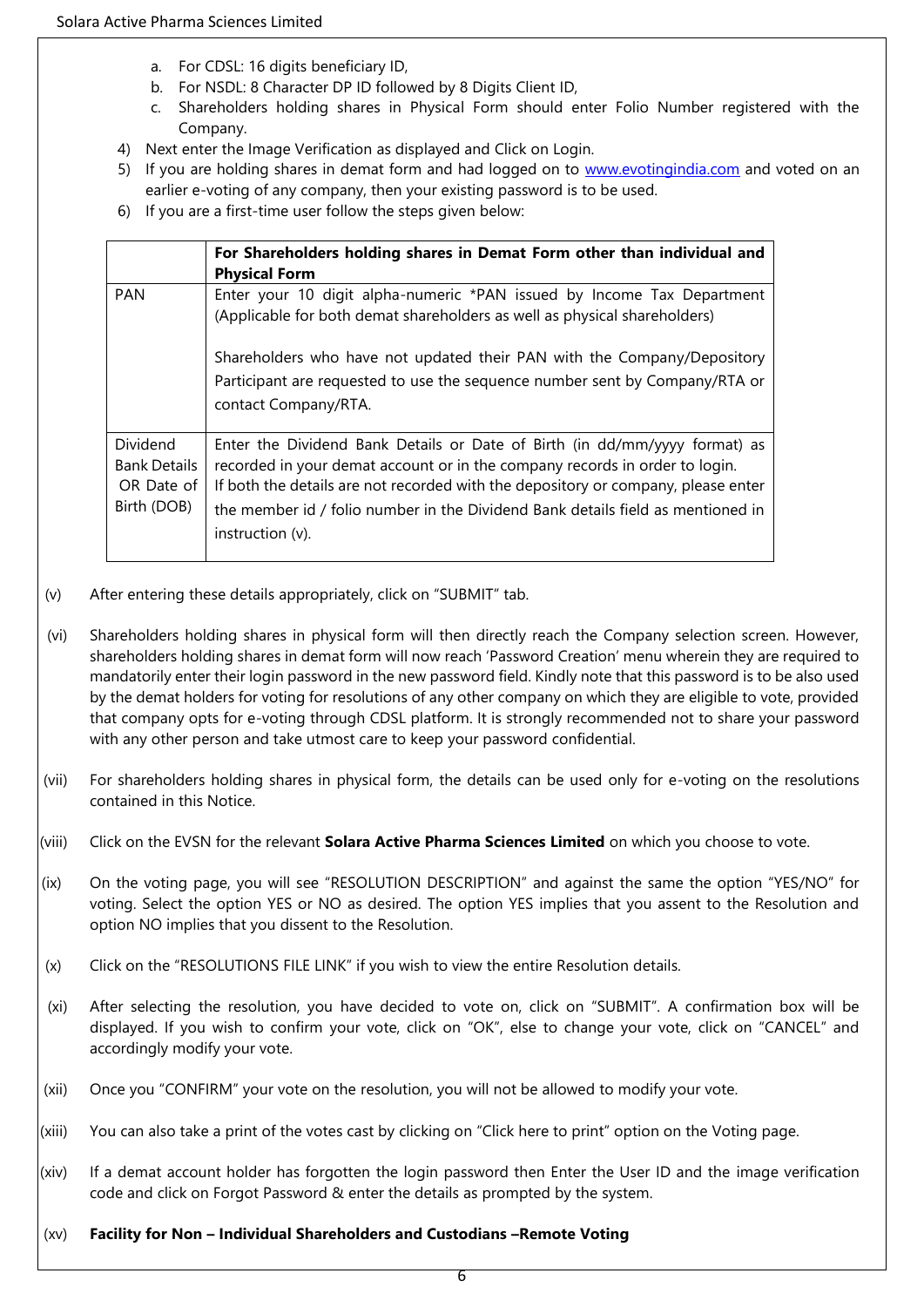- Non-Individual shareholders (i.e. other than Individuals, HUF, NRI etc.) and Custodians are required to log on to [www.evotingindia.com](http://www.evotingindia.com/) and register themselves in the "Corporates" module.
- A scanned copy of the Registration Form bearing the stamp and sign of the entity should be emailed to [helpdesk.evoting@cdslindia.com.](mailto:helpdesk.evoting@cdslindia.com)
- After receiving the login details a Compliance User should be created using the admin login and password. The Compliance User would be able to link the account(s) for which they wish to vote on.
- The list of accounts linked in the login should be mailed to helpdesk.evoting@cdslindia.com and on approval of the accounts they would be able to cast their vote.
- A scanned copy of the Board Resolution and Power of Attorney (POA) which they have issued in favour of the Custodian, if any, should be uploaded in PDF format in the system for the scrutinizer to verify the same.
- Alternatively Non Individual shareholders are required to send the relevant Board Resolution/ Authority letter etc. together with attested specimen signature of the duly authorized signatory who are authorized to vote, to the Scrutinizer and to the Company at the email address viz; *"info@phnaffiliates.in"* and *investors@solara.co.in*, if they have voted from individual tab & not uploaded same in the CDSL e-voting system for the scrutinizer to verify the same.

## **PROCESS FOR THOSE SHAREHOLDERS WHOSE EMAIL/MOBILE NO. ARE NOT REGISTERED WITH THE COMPANY/DEPOSITORIES.**

1. For Physical shareholders- please provide necessary details like Folio No., Name of shareholder, scanned copy of the share certificate (front and back), PAN (self attested scanned copy of PAN card), AADHAR (self attested scanned copy of Aadhar Card) by email to **Company/RTA email id**.

2. For Demat shareholders -, Please update your email id & mobile no. with your respective Depository Participant (DP)

3. For Individual Demat shareholders – Please update your email id & mobile no. with your respective Depository Participant (DP) which is mandatory while e-Voting & joining virtual meetings through Depository.

If you have any queries or issues regarding attending AGM & e-Voting from the CDSL e-Voting System, you can write an email to [helpdesk.evoting@cdslindia.com](mailto:helpdesk.evoting@cdslindia.com) or contact at 022- 23058738 and 022-23058542/43.

All grievances connected with the facility for voting by electronic means may be addressed to Mr. Rakesh Dalvi, Sr. Manager, (CDSL, ) Central Depository Services (India) Limited, A Wing, 25th Floor, Marathon Futurex, Mafatlal Mill Compounds, N M Joshi Marg, Lower Parel (East), Mumbai - 400013 or send an email to [helpdesk.evoting@cdslindia.com](mailto:helpdesk.evoting@cdslindia.com) or call on 022-23058542/43.

## **EXPLANATORY STATEMENT (PURSUANT TO SECTION 102 OF THE COMPANIES ACT, 2013)**

## **Item No. 1 - Appointment of Mr. S. Hariharan (DIN: 05297969) as an Executive Director & Chief Financial Officer**

The Board of Directors at their meeting held on March 9, 2022, pursuant to the recommendation of Nomination and Remuneration Committee has appointed Mr. S. Hariharan (DIN: 05297969) as Additional Director (Executive Director) & Chief Financial Officer of the Company for a period of three years with effect from March 9, 2022.

## **Profile of Mr. S. Hariharan (Hariharan)**

Hariharan, aged about 64 years, is a Cost Accountant with rich and varied experience of more than 30 years in field of Corporate Finance, Accounts and Strategic planning. He played a very important role in the merger process of erstwhile Shasun Pharmaceuticals Limited (Shasun) with Strides Pharma Science Limited (Strides) in year 2015 and also in the demerger process of API business of Strides and API business of SeQuent Scientific Limited (SeQuent) into the Company in year 2018 He has rich experience in the fields of Finance, Accounts, Secretarial, Taxation, Legal and Information Technology functions. He also has extensive experience in Mergers and Acquisitions. He retired from the services of Solara on March 31, 2021 and joined with the Company on March 9, 2022.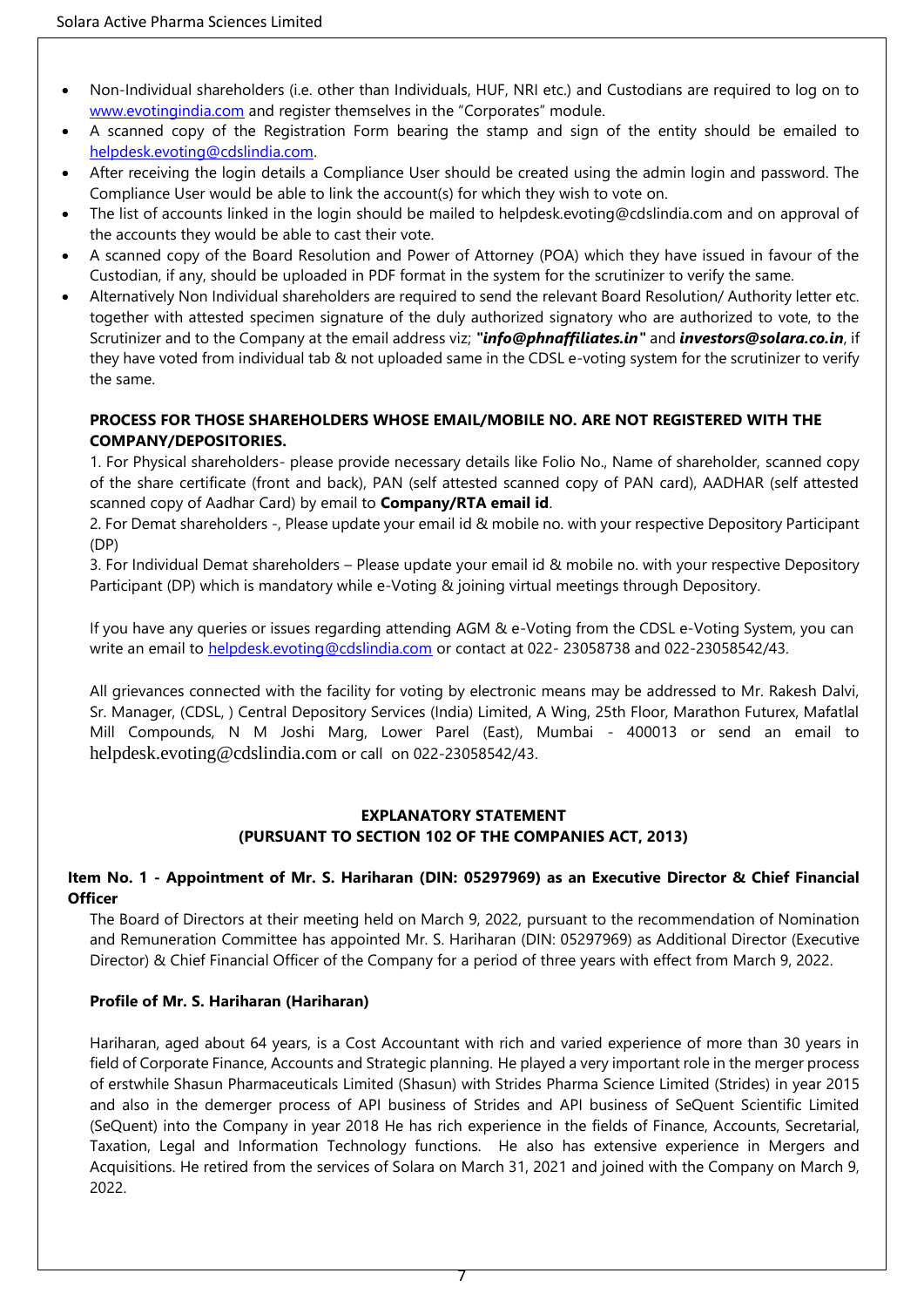### **Proposed Remuneration**

The Board has recommended the following remuneration to Hariharan, which is in line with industry standards for a similar role:

|                                  | Salary                |                                                                                                                                                |  |
|----------------------------------|-----------------------|------------------------------------------------------------------------------------------------------------------------------------------------|--|
| Fixed component                  |                       | Rs. 2.00 crores per annum                                                                                                                      |  |
|                                  | Variable component    | Up to Rs. 1.00 crores per annum                                                                                                                |  |
|                                  | <b>Other Benefits</b> | As per the company policy<br>ESOP granted/to be granted will be in addition to above<br>remuneration.                                          |  |
| Annual Increment in Remuneration |                       | Not exceeding 30% of the last drawn remuneration as<br>may be approved by the Nomination and Remuneration<br>Committee and Board of Directors. |  |
|                                  |                       |                                                                                                                                                |  |

### **Attendance at Board Meeting:**

The Company had one board meeting on April 29, 2022 since Hariharan's appointment and Hariharan attended the meeting.

## **Confirmations received from Hariharan:**

Hariharan has consented to act as Director in terms of Section 152 of the Companies Act, 2013 and has provided a declaration that he is not disqualified from being appointed as a Director in terms of Section 164 of the Companies Act, 2013. Further, the Company has received a notice under Section 160 of the Companies Act, 2013 from a Member signifying the intention to propose the candidature of Hariharan as an Executive Director & CFO of the Company.

### **Board's recommendation**

As an Executive Director & CFO, Hariharan handles the entire finance function of Company. The terms and conditions proposed are keeping in line with the remuneration package that is necessary to encourage good professionals with a sound career record for an important position as that of the 'Executive Director & CFO'.

The Nomination and Remuneration Committee and the Board recommend the appointment considering S. Hariharan's extensive expertise in the fields of Finance, Accounts, Secretarial, Taxation, Legal and Information Technology.

Information as required under Schedule V of the Companies Act, 2013 is enclosed as Annexure 1. Information as required under Regulation 36(3) of the Listing Regulations and Secretarial Standard 2 on General Meetings is enclosed as Annexure 2.

Board recommends his appointment to the Members as an Executive Director & CFO of the Company, liable to retire by rotation, by passing Special Resolution as set out in Item No. 1 of this notice.

Except Hariharan none of the Directors, Key Managerial Personnel and their relatives, are in any way concerned or interested, financially or otherwise, in this resolution except to the extent of their shareholding as Members.

## **Item No. 2 - Appointment of Mr. Jitesh Devendra (DIN: 06469234) as a Managing Director**

The Board of Directors at their meeting held on April 29, 2022, pursuant to the recommendation of Nomination and Remuneration Committee has appointed Mr. Jitesh Devendra (DIN: 06469234) as Additional Director (Managing Director) of the Company for a period of three years with effect from April 29, 2022.

## **Profile of Mr. Jitesh Devendra (Jitesh)**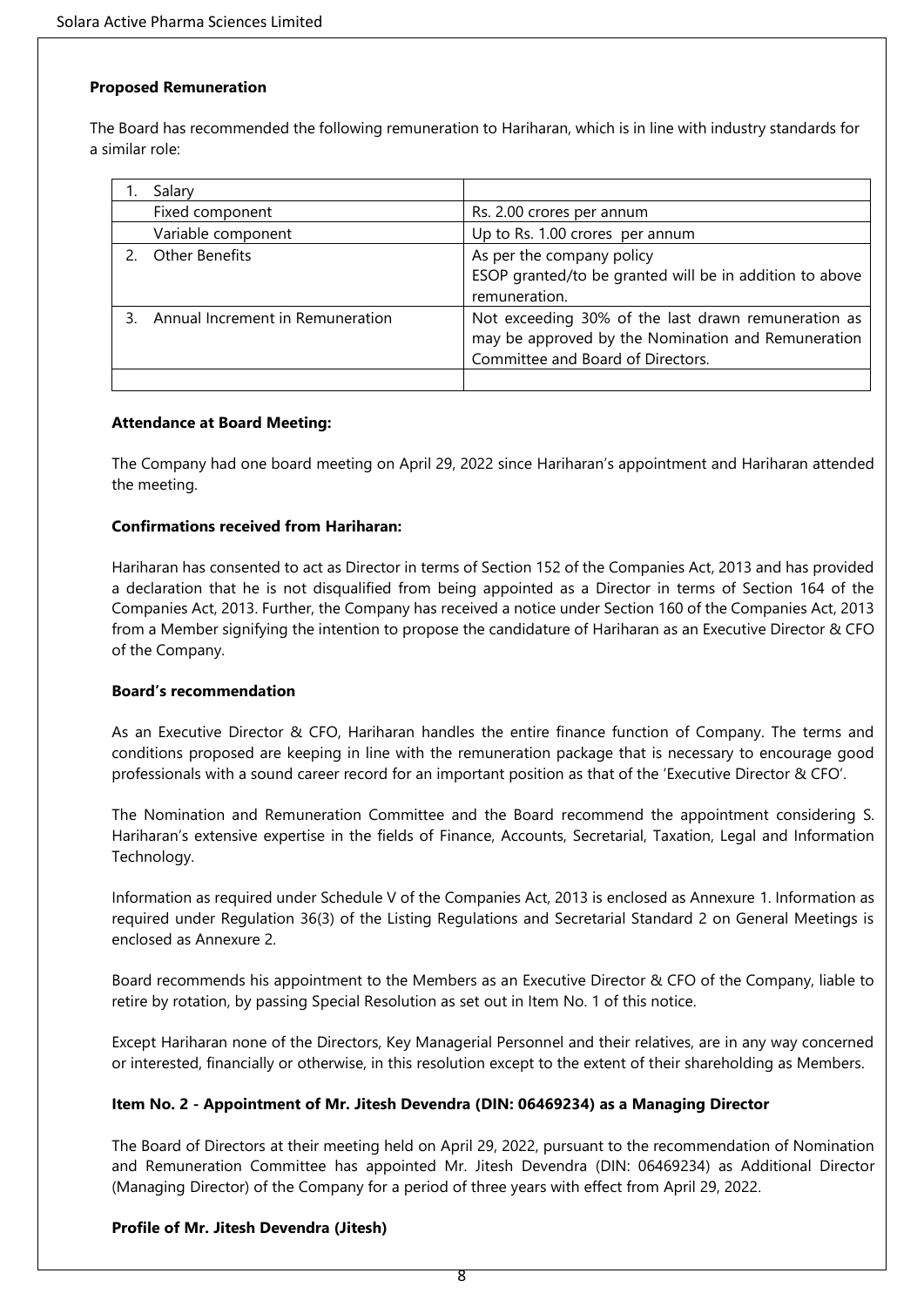Jitesh holds an MBA with specialization in International Business and Buyer Behaviour; Bachelor's Degree in Commerce from University of Madras and holds a Diploma in Sales & Marketing from National Institute of Sales, Chennai. Jitesh has more than 22 years of experience in the pharmaceutical space covering API and Formulations. He had the opportunity of leading a B2B as well as a B2C business. The core of his experience is B2B focused on Contract Development and Manufacturing plus Out licensing. Jitesh led the North America API business, as well as managed the Formulations P&L business of erstwhile Shasun Pharmaceuticals Limited, which later merged with Strides Pharma Science Limited (Strides). His efforts have led the Division into new markets in North America; maintained business relationships and introduction of new Products for out-licensing and partnership. Post demerger of API business of Strides into Solara, Jitesh was appointed as Managing Director of Solara Active Pharma Sciences Limited. Later Jitesh resigned from Solara on August 03, 2020. Jitesh founded Axxelent Pharma Science Pvt. Ltd., which deals with contract development and manufacturing of pharmaceutical products.

## **Proposed Remuneration**

The Board has recommended the following remuneration to Jitesh, , which is in line with industry standards for a similar role:

| Salary                                                |                                                                                                                                                |
|-------------------------------------------------------|------------------------------------------------------------------------------------------------------------------------------------------------|
| Fixed component                                       | Rs. 2.50 crores per annum                                                                                                                      |
| Variable component<br>Up to Rs. 2.00 Crores per annum |                                                                                                                                                |
| Other Benefits                                        | As per the company policy<br>ESOP granted/to be granted will be in addition to above<br>remuneration.                                          |
| Annual Increment in Remuneration                      | Not exceeding 30% of the last drawn remuneration as may<br>be approved by the Nomination and Remuneration<br>Committee and Board of Directors. |

### **Attendance at Board Meeting:**

Mr. Jitesh Devendra was appointed as Managing Director of the company with effect from April 29, 2022, Company has not convened any meetings post his appointment.

### **Confirmations received from Mr. Jitesh Devendra:**

Jitesh has consented to act as Director in terms of Section 152 of the Companies Act, 2013 and has provided a declaration that he is not disqualified from being appointed as a Director in terms of Section 164 of the Companies Act, 2013. Further, the Company has received a notice under Section 160 of the Companies Act, 2013 from a Member signifying the intention to propose the candidature of Mr. Jitesh Devendra as Managing Director of the Company.

### **Board's recommendation**

As Managing Director, Jitesh D will handle the entire operations and manage the entire P&L business of Company. The terms and conditions proposed are keeping in line with the remuneration package that is necessary to encourage good professionals with a sound career record for an important position as that of the 'Managing Director'.

The Nomination and Remuneration Committee and the Board recommend the appointment considering Jitesh 's extensive expertise in the API business.

Information as required under Schedule V of the Companies Act, 2013 is enclosed as Annexure 1. Information as required under Regulation 36(3) of the Listing Regulations and Secretarial Standard 2 on General Meetings is enclosed as Annexure 2.

Board recommends his appointment to the Members as Managing Director of the Company, liable to retire by rotation, by passing Special Resolution as set out in Item No. 2 of this notice.

9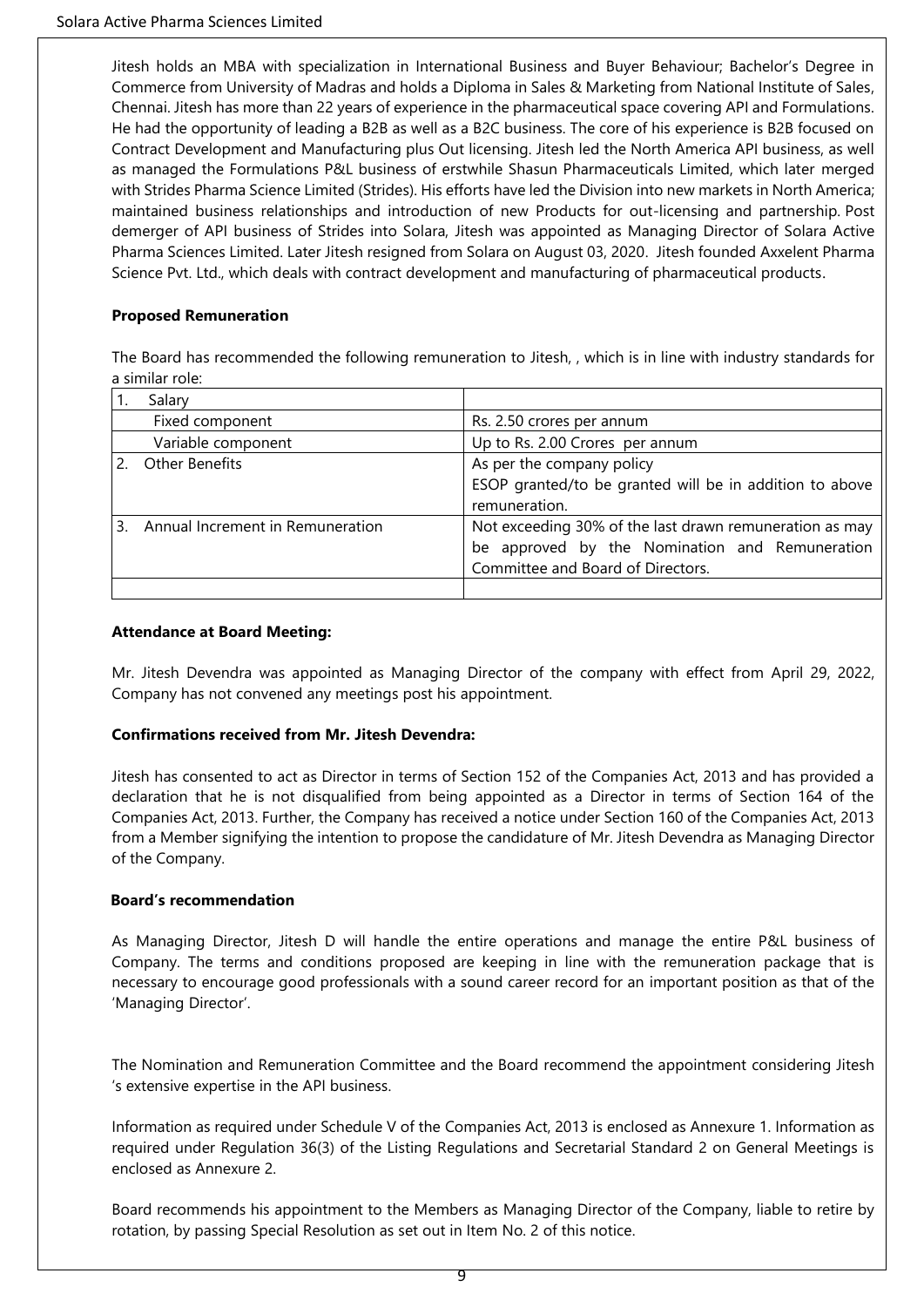Except Jitesh none of the Directors, Key Managerial Personnel and their relatives, are in any way concerned or interested, financially or otherwise, in this resolution except to the extent of their shareholding as Members.

## **Item No. 3. Change in designation and appointment of Mr. Rajender Rao Juvvadi (DIN: 00083540) from Executive Director and Vice Chairman to Managing Director & Chief Executive Officer for the period from March 1, 2022 till April 28, 2022**

Mr. Rajendra Rao Juvvadi was appointed as an Executive Director of the Company w.e.f. August 4, 2021 and the approval of shareholders was sought and obtained on October 17, 2021 through postal ballot.

The Board of Directors at their meeting held on February 9, 2022, pursuant to the recommendation of Nomination and Remuneration Committee has approved change in designation and appointment of Mr. Rajender Rao Juvvadi (DIN: 00083540) as the Managing Director & Chief Executive Officer of the Company for a period of three years with effect from March 1, 2022.

The Board of Directors on April 29, 2022 has decided not to go ahead with the proposed Merger with Aurore Life Sciences Limited to enable the Company's focus on its core competency and organic growth. Given the decision on the proposed Merger, Mr. Rajender Rao Juvvadi has resigned from the Board.

Approval of the members is requested for his term as Managing Director & Chief Executive Officer for the period from March 1, 2022 till April 28, 2022.

## **Brief profile of Mr. Rajender Rao Juvvadi:**

Mr. Rajender Rao Juvvadi is a Mechanical Engineer from Osmania University 1988. PGDIT from Indian Institute of Foreign Trade (IIFT) New Delhi 1992 and aged about 54 years. He commenced his Professional career with Reliance Industries Ltd handling exports of Liquids. 1996-1998 Nicholas Piramal Ltd: Joined as the first Employee for Nicholas Piramal.

He started Pharma trading business and later co-founded "RA Chempharma" in 2003 and acquired a lossmaking company. Transformed the loss-making acquisition into a viable profit-making unit within a span of two years. Envisioned an integrated vertical model as the essence of success and value creation in pharma – a move that initiated a series of acquisitions and amalgamations. This resulted in creation of an API, FDF and a Bio analytical and bio equivalence study facility completing the vertical integration. Focus on organic growth thereafter led to business consolidation and building of teams of integrity, competencies and abilities. The three divisions put together had around 1000 employees. The product identification and selection, developing niche products under API and FDF and bringing in vertical integration into certain products have been the key strengths that Raj has brought to fore in driving Ra Chem into the entity that it had evolved into. Ra Chem faced multiple regulatory audits from USFDA, UK MHRA, European authorities across all the three divisions and the teams had reached a state of preparedness that enables practicing highest standards of manufacturing and record keeping that enables Audit readiness on an ongoing basis. A widely dispersed shareholding led to a decision to sell majority stake in "RA Chem" to Microlabs, Bengaluru towards end of 2016 that enabled him to venture into and create a new entity Aurore Life Sciences Pvt Ltd – a pure play API Player. Within Four years of its journey, Aurore has reached Revenues of about INR 550 crores with a healthy bottom line and has created manufacturing capacities of 800 KL. Aurore is poised for an aggressive growth with the backing of a very competitive team including a strong R&D team.

The Company had received the following from Mr. Rajender Rao Juvvadi:

- (i) the consent in writing to act as Managing Director & Chief Executive Officer of the Company
- (ii) intimation that he is not disqualified under section 164(2) of the Companies Act, 2013.

### **Remuneration:**

Company had not paid any remuneration to Rajender Rao Juvvadi during his tenure as Managing Director and CEO of the Company.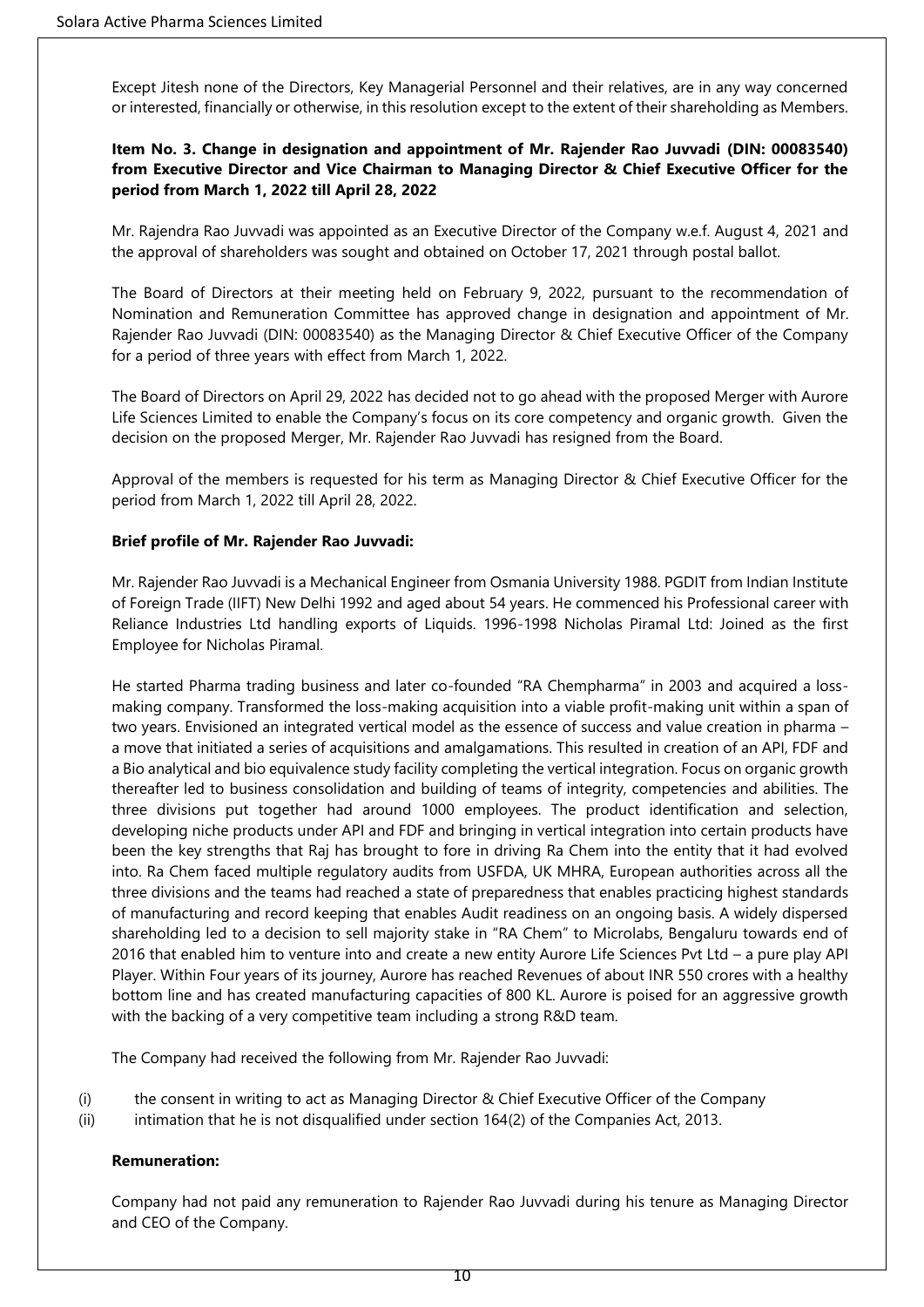Attendance at Board Meeting:

Mr. Rajender Rao Juvvadi was appointed as Executive Director & Vice Chairman of the company with effect from August 4, 2021. Company has conducted five board meetings post his appointment and he has attended all the meetings.

Information as required under Regulation 36(3) of the Listing Regulations and Secretarial Standard 2 on General Meetings is enclosed as Annexure 2.

Board recommends passing this resolution by the members of the Company as an Ordinary Resolution as set out in Item No. 3 of this notice.

None of the Directors, Key Managerial Personnel and their relatives, are in any way concerned or interested, financially or otherwise, in this resolution except to the extent of their shareholding as Members.

> **By Order of the Board For Solara Active Pharma Sciences Limited**

Place: Chennai **S. Murali Krishna** Date: April 29, 2022 **Company Secretary**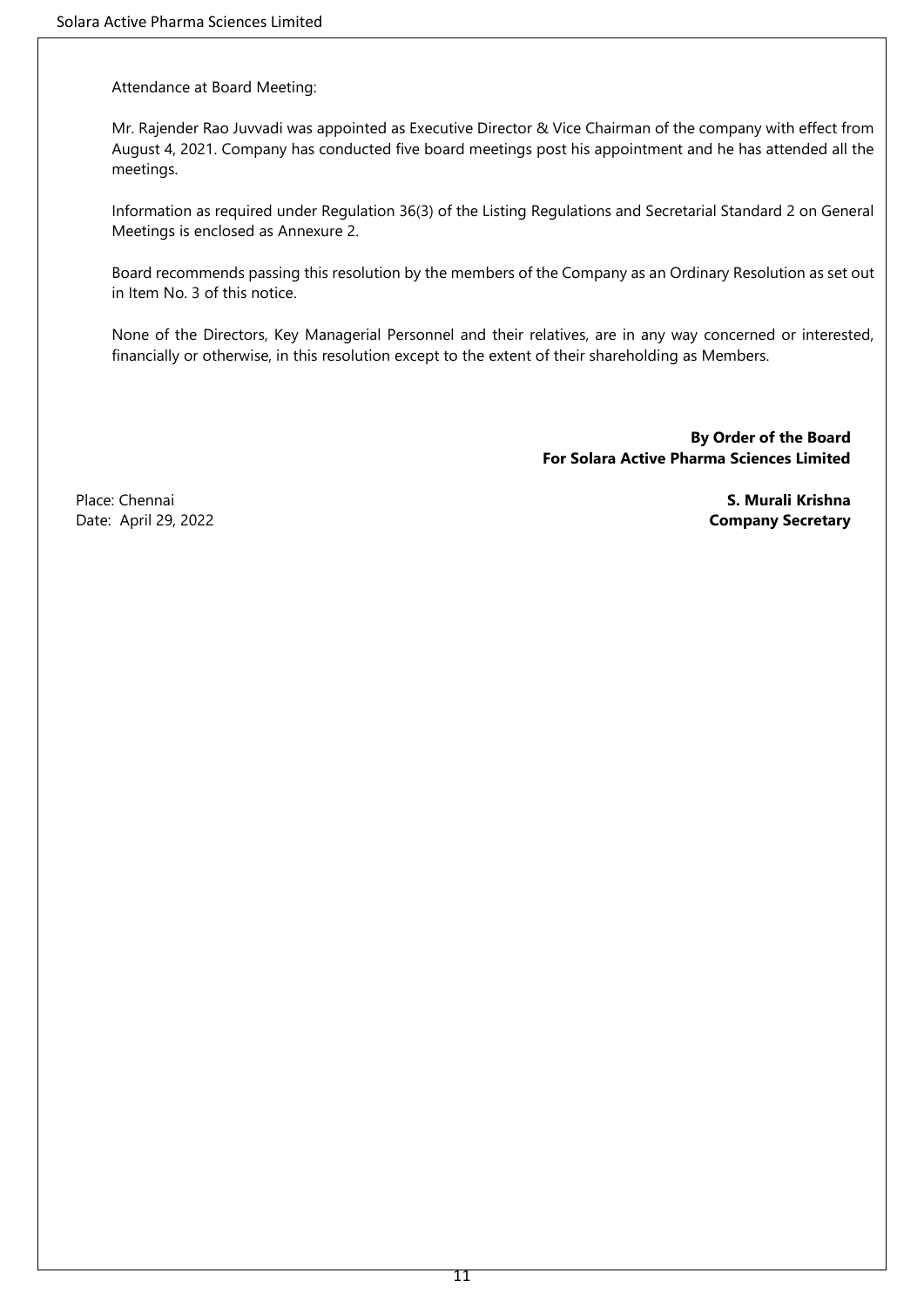# **Information as required under Schedule V of the Companies Act, 2013 relating to Mr. S. Hariharan and Mr. Jitesh Devendra, is provided below:**

# **1. General Information**

| Nature of Industry                                                                                                                                           |          | Manufacturer)                                                                          | Pharmaceuticals (Active Pharma Ingredient (API)                                                                                           |
|--------------------------------------------------------------------------------------------------------------------------------------------------------------|----------|----------------------------------------------------------------------------------------|-------------------------------------------------------------------------------------------------------------------------------------------|
| Date or expected date of commencement of<br>commercial production                                                                                            |          | Company                                                                                | Not applicable, as the Company is an existing                                                                                             |
| In case of new companies, expected date of<br>commencement of activities as per project<br>approved by financial institutions appearing in<br>the prospectus |          | Company                                                                                | Not applicable, as the Company is an existing                                                                                             |
| Financial performance based on given indicators (Standalone)                                                                                                 |          |                                                                                        | (Rs in Crs. except dividend per share)                                                                                                    |
| Particulars                                                                                                                                                  | 2021-22  | 2020-21                                                                                | 2019-20                                                                                                                                   |
| <b>Total Revenue</b>                                                                                                                                         | 1,287.10 | 1,645.29                                                                               | 1,349.26                                                                                                                                  |
| <b>Total Expense</b>                                                                                                                                         | 1,375.27 | 1,424.33                                                                               | 1,236.77                                                                                                                                  |
| (excluding exception                                                                                                                                         |          |                                                                                        |                                                                                                                                           |
| items)                                                                                                                                                       | (58.56)  | 220.96                                                                                 | 112.49                                                                                                                                    |
| Profit/ (Loss) After Tax                                                                                                                                     |          |                                                                                        |                                                                                                                                           |
| Interim Dividend, if<br>any                                                                                                                                  |          | 4                                                                                      |                                                                                                                                           |
| <b>Final Dividend</b>                                                                                                                                        |          | 3                                                                                      | 2                                                                                                                                         |
| Total dividend for FY                                                                                                                                        |          |                                                                                        | 2                                                                                                                                         |
| Foreign investments or collaborations, if any                                                                                                                |          | National Stock Exchange of India Limited.<br>Company was at 31.91%.<br>Collaborations. | The Company is listed on the BSE Limited and<br>As at March 31, 2022, the Foreign Holding in the<br>The Company does not have any Foreign |

# **2. Information about Appointees**

|                             | S. Hariharan                                                                | Jitesh Devendra                                                |  |
|-----------------------------|-----------------------------------------------------------------------------|----------------------------------------------------------------|--|
| details,<br>Background      | As mentioned in Explanatory                                                 | As mentioned in Explanatory Statement                          |  |
| Recognition/ Awards,        | Statement under Item No. 1                                                  | lunder Item No. 2                                              |  |
| Job Profile and Suitability |                                                                             |                                                                |  |
| role,<br>the<br>Past<br>to  |                                                                             |                                                                |  |
| Remuneration<br>and         |                                                                             |                                                                |  |
| Remuneration proposed       |                                                                             |                                                                |  |
| Comparative                 | Considering the significant expertise of the Appointees in their respective |                                                                |  |
| remuneration<br>profile     | areas and acknowledging the responsibilities shouldered by them, the        |                                                                |  |
| with respect to industry,   | remuneration proposed to be paid is commensurate with the                   |                                                                |  |
| size of the Company,        | remuneration packages paid to similar level counterpart(s) in other         |                                                                |  |
| profile of the position     | companies to encourage good professionals with a sound career record.       |                                                                |  |
| and person                  |                                                                             |                                                                |  |
| Pecuniary relationship      |                                                                             | The Appointees do not have any pecuniary relationship with the |  |
| directly or indirectly with | Company other than the remuneration they received /will receive as          |                                                                |  |
| the<br>Company<br>or        | Executive Directors of the Company and are not related to any director/     |                                                                |  |
| the<br>relationship with    | key managerial personnel of the Company.                                    |                                                                |  |
| director / key managerial   |                                                                             |                                                                |  |
| personnel, if any           |                                                                             |                                                                |  |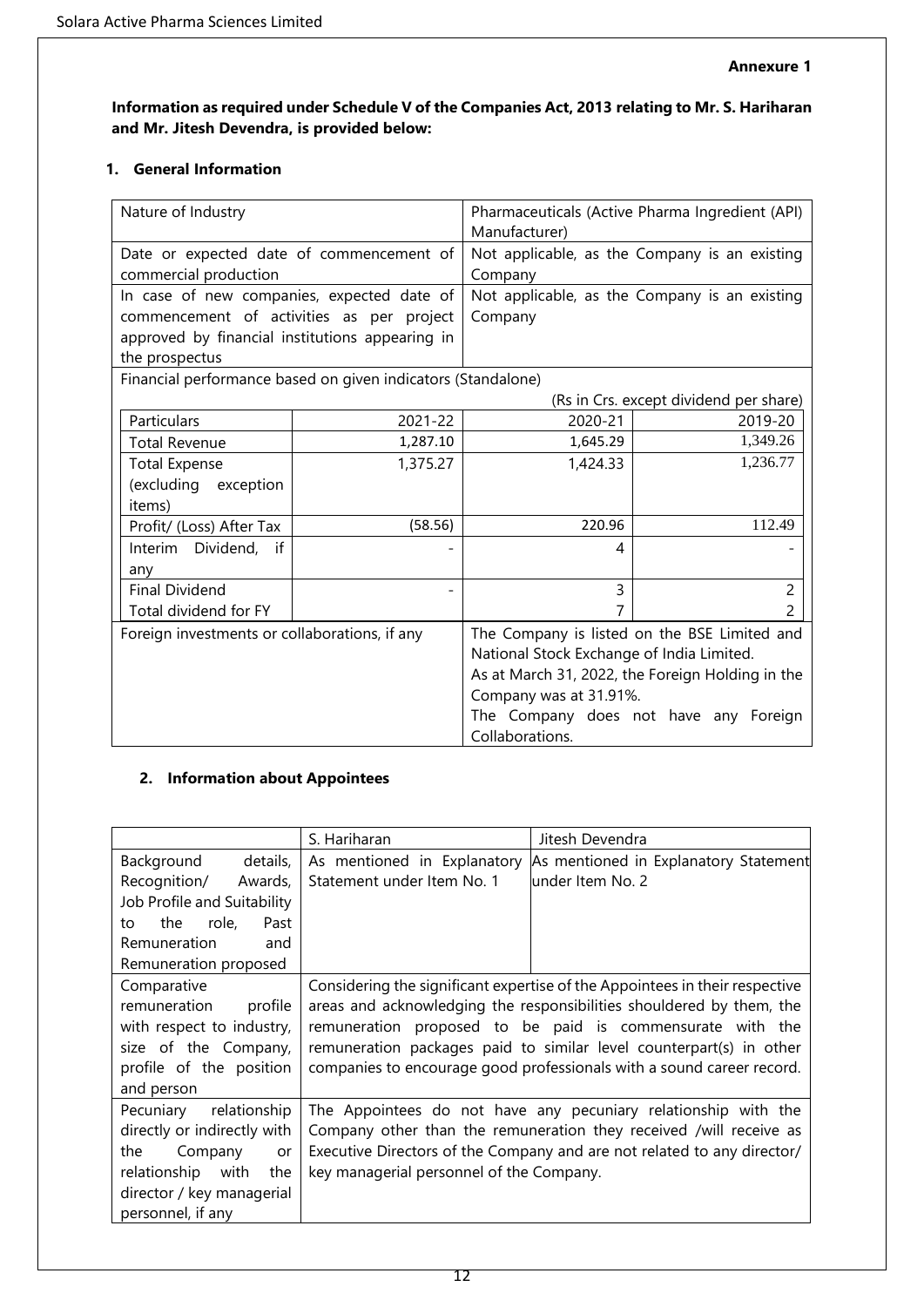## **3. Other information**

Reasons of loss or inadequate profits:

The Company's FY22 performance was muted mainly due to subdued regulated market demand and higher costs driven by volatile material pricing environment and increase logistics costs and the business would start seeing normalcy in the forthcoming years. These Special Resolutions are proposed pursuant to the sub-section (1) of Section 197 of the Companies Act, 2013 as a matter of abundant precaution as the profitability of the Company may be adversely impacted in future due to business environment during the period for which remuneration is payable to Mr. S. Hariharan and Mr. Jitesh Devendra.

b) Steps taken or proposed to be taken for improvement:

Our strategy comprises to aggressively focus on newer growth segments including an uptick in the non ibuprofen product sales, CRAMS and the newly launched niche APIs, supply chain, rationalized cost structure, intelligent synergies, smart R&D and technology acumen; and above all commitment to always remain ahead in the compliance marathon.

c) Expected increase in productivity and profits in measurable terms:

The Company has taken various initiatives to maintain its leadership, improve market share and financial performance. It has been aggressively pursuing and implementing its strategies to improve financial performance. We continue to expand our scale across key markets to take the fastest lane to relevant opportunity, maximize our portfolio, reach out to more customers and strengthen our margins.